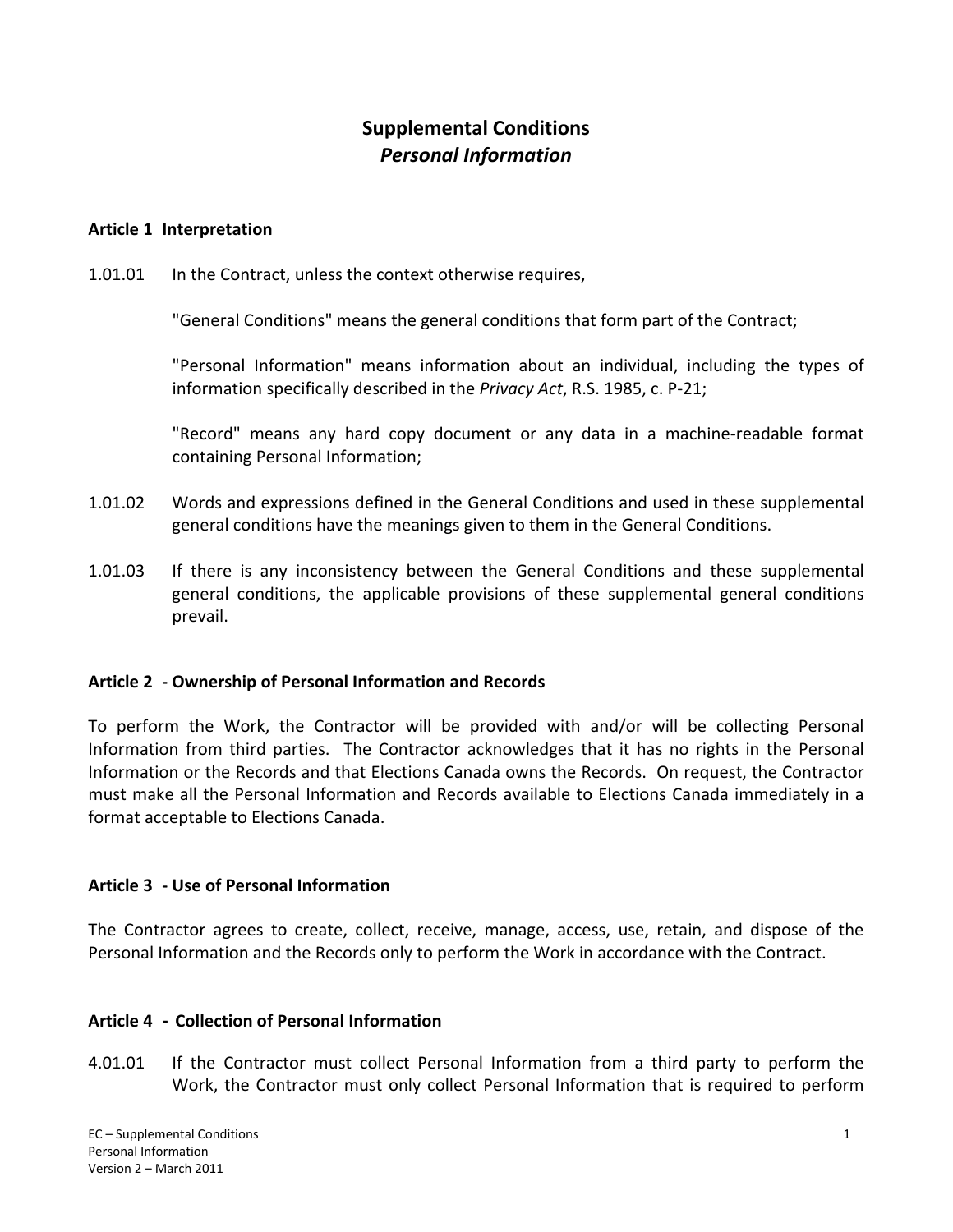the Work. The Contractor must collect the Personal Information from the individual to whom it relates and the Contractor must inform that individual (at or before the time when it collects the Personal Information) of the following:

- (a) that the Personal Information is being collected on behalf of, and will be provided to, Elections Canada;
- (b) the ways the Personal Information will be used;
- (c) that the disclosure of the Personal Information is voluntary or, if there is a legal requirement to disclose the Personal Information, the basis of that legal requirement;
- (d) the consequences, if any, of refusing to provide the information;
- (e) that the individual has a right to access and correct his or her own Personal Information; and
- (f) that the Personal Information will form part of a specific personal information bank (within the meaning of the *Privacy Act*), and also provide the individual with information about which government institution controls that personal information bank, if the Contracting Authority has provided this information to the Contractor.
- 4.01.02 The Contractor, its subcontractors, and their respective employees must identify themselves to the individuals from whom they are collecting Personal Information and must provide those individuals with a way to verify that they are authorized to collect the Personal Information under a Contract with Elections Canada.
- 4.01.03 If requested by the Contracting Authority, the Contractor must develop a request for consent form to be used when collecting Personal Information, or a script for collecting the Personal Information by telephone. The Contractor must not begin using a form or script unless the Contracting Authority first approves it in writing. The Contractor must also obtain the Contracting Authority's approval before making any changes to a form or script.
- 4.01.04 At the time it requests Personal Information from any individual, if the Contractor doubts that the individual has the capacity to provide consent to the disclosure and use of his or her Personal Information, the Contractor must ask the Contracting Authority for instructions.

# **Article 5 ‐ Maintaining the Accuracy, Privacy and Integrity of Personal Information**

The Contractor must ensure that the Personal Information is as accurate, complete, and up to date as possible. The Contractor must protect the privacy of the Personal Information. To do so, at a minimum, the Contractor must: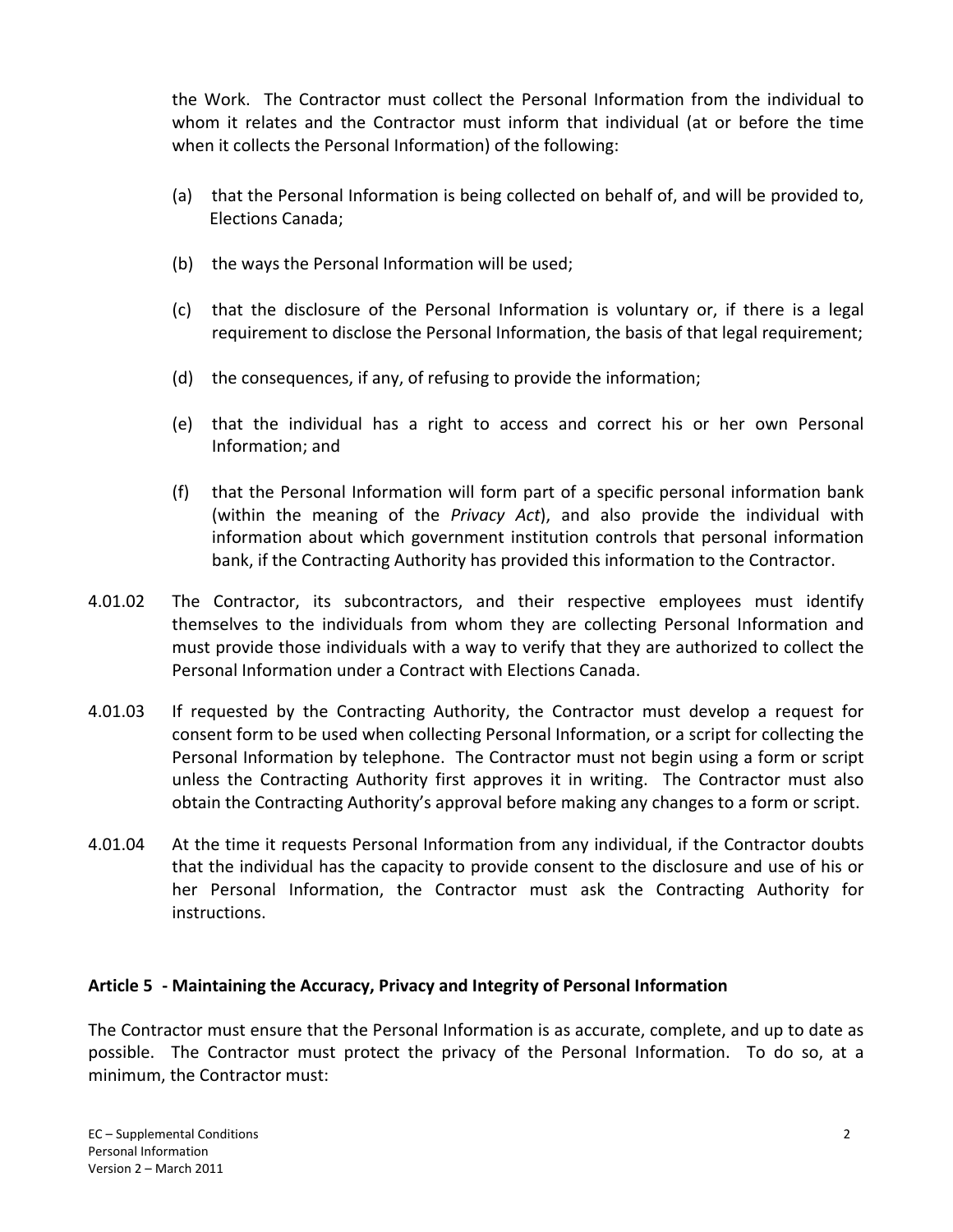- (a) not use any personal identifiers (e.g., social insurance number) to link multiple databases containing Personal Information;
- (b) segregate all Records from the Contractor's own information and records;
- (c) restrict access to the Personal Information and the Records to people who require access to perform the Work (for example, by using passwords or biometric access controls);
- (d) provide training to anyone to whom the Contractor will provide access to the Personal Information regarding the obligation to keep it confidential and use it only to perform the Work. The Contractor must provide this training before giving an individual access to any Personal Information and the Contractor must keep a record of the training and make it available to the Contracting Authority if requested;
- (e) if requested by the Contracting Authority, before providing anyone with access to the Personal Information, require anyone to whom the Contractor provides access to the Personal Information to acknowledge in writing (in a form approved by the Contracting Authority) their responsibilities to maintain the privacy of the Personal Information;
- (f) keep a record of all requests made by an individual to review his or her Personal Information, and any requests to correct errors or omissions in the Personal Information (whether those requests are made directly by an individual or by Elections Canada on behalf of an individual);
- (g) include a notation on any Record(s) that an individual has requested be corrected if the Contractor has decided not to make the correction for any reason. Whenever this occurs, the Contractor must immediately advise the Contracting Authority of the details of the requested correction and the reasons for the Contractor's decision not to make it. If directed by the Contracting Authority to make the correction, the Contractor must do so;
- (h) keep a record of the date and source of the last update to each Record;
- (i) maintain an audit log that electronically records all instances of and attempts to access Records stored electronically. The audit log must be in a format that can be reviewed by the Contractor and Elections Canada at any time; and
- (j) secure and control access to any hard copy Records.

### **Article 6 ‐ Safeguarding Personal Information**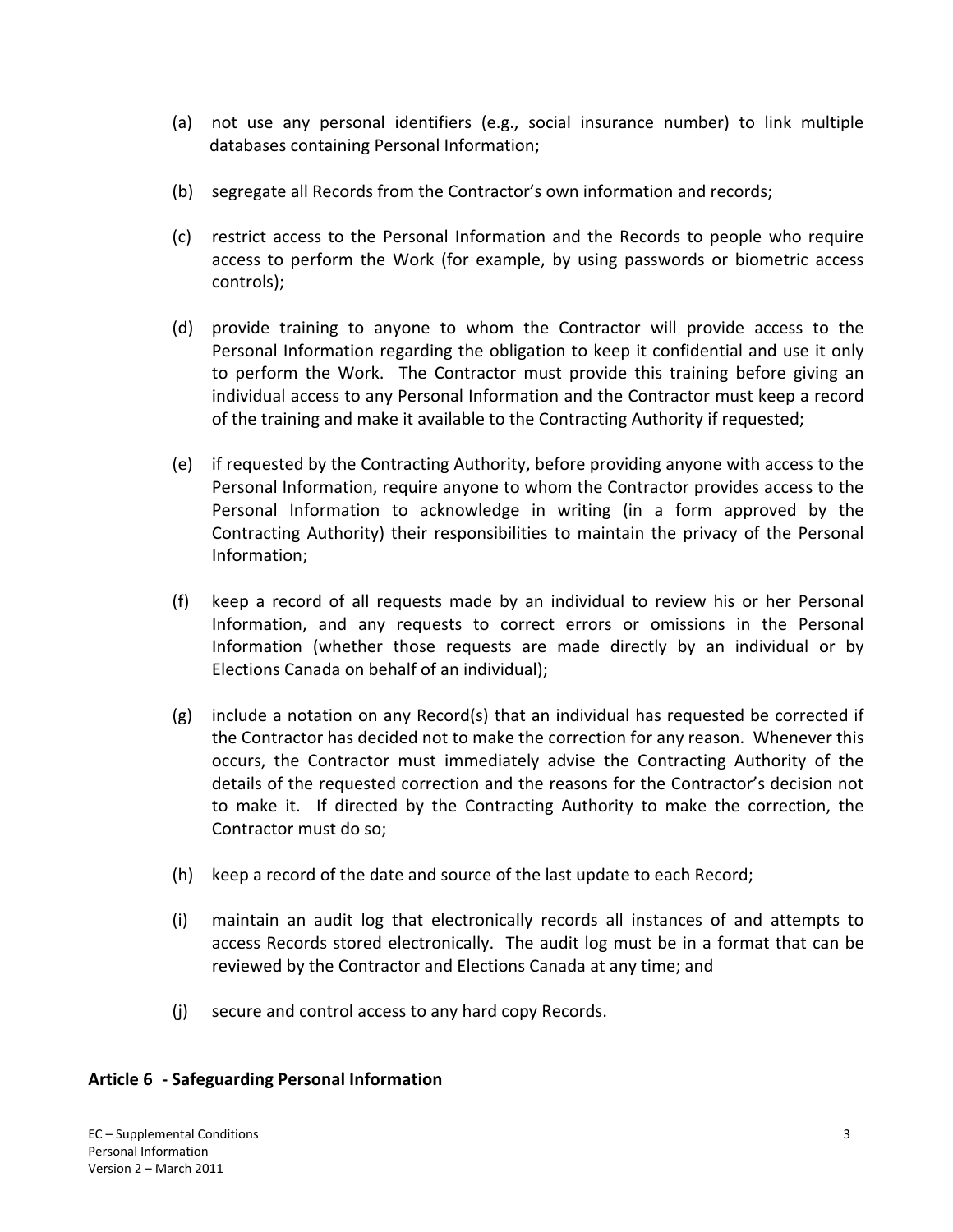The Contractor must safeguard the Personal Information at all times by taking all measures reasonably necessary to secure it and protect its integrity and confidentiality. To do so, at a minimum, the Contractor must:

- (a) store the Personal Information electronically so that a password (or a similar access control mechanism, such as biometric access) is required to access the system or database in which the Personal Information is stored;
- (b) ensure that passwords or other access controls are provided only to individuals who require access to the Personal Information to perform the Work;
- (c) not outsource the electronic storage of Personal Information to a third party (including an affiliate) unless the Contracting Authority has first consented in writing;
- (d) safeguard any database or computer system on which the Personal Information is stored from external access using methods that are generally used, from time to time, by prudent public and private sector organizations in Canada in order to protect highly secure or sensitive information;
- (e) maintain a secure back‐up copy of all Records, updated at least weekly;
- (f) implement any reasonable security or protection measures requested by Elections Canada from time to time; and
- (g) notify the Contracting Authority immediately of any security breaches; for example, any time an unauthorized individual accesses any Personal Information.

# **Article 7 ‐ Appointment of Privacy Officer**

The Contractor must appoint someone to be its privacy officer and to act as its representative for all matters related to the Personal Information and the Records. The Contractor must provide that person's name to the Contracting Authority within ten (10) days of from the Effective Date of the Contract.

# **Article 8 ‐ Quarterly Reporting Obligations**

Within thirty (30) calendar days of the end of each quarter (January-March; April-June; July-September; October-December), the Contractor must submit the following to the Contracting Authority: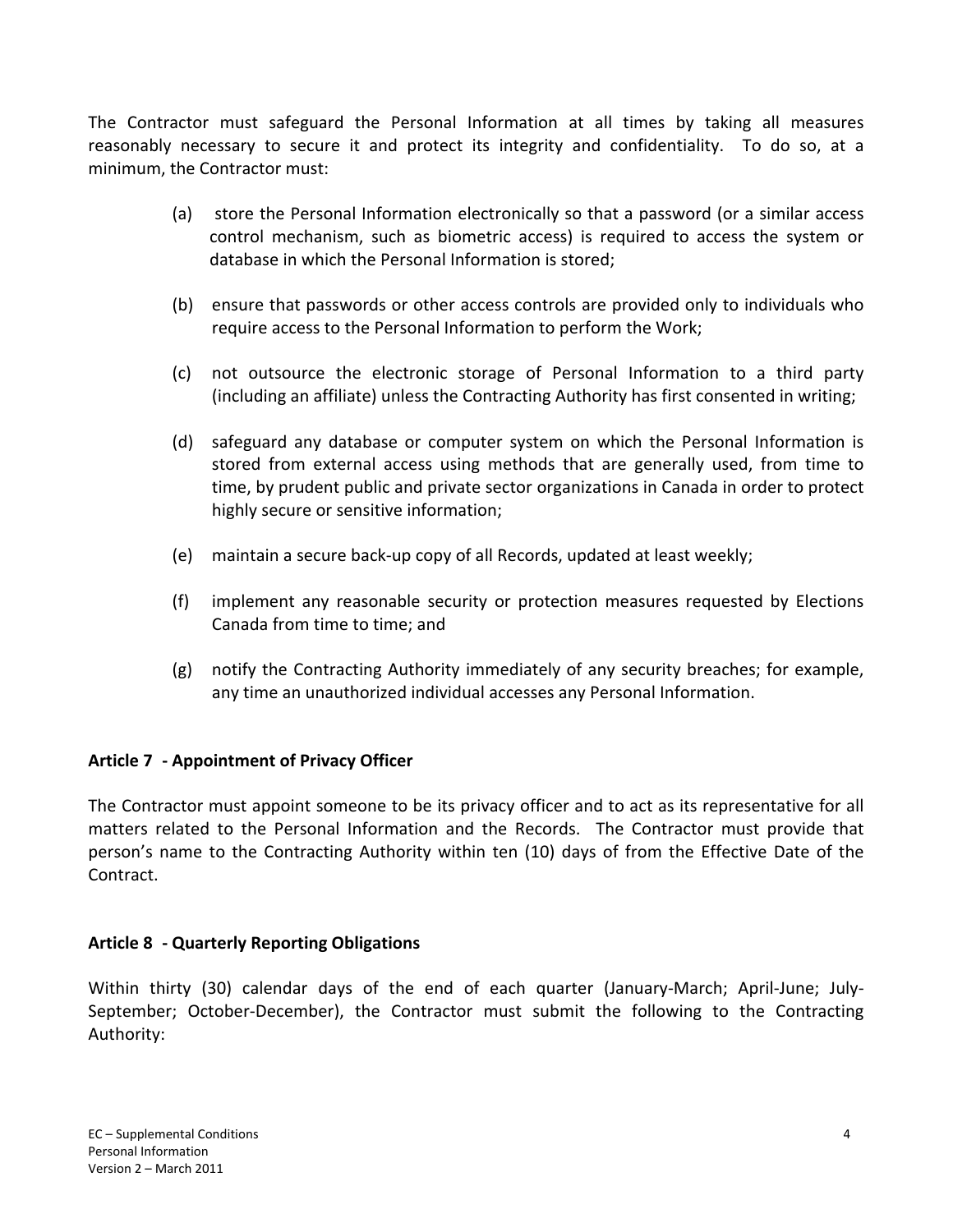- (a) a description of any new measures taken by the Contractor to protect the Personal Information (for example, new software or access controls being used by the Contractor);
- (b) a list of any corrections made to Personal Information at the request of an individual (including the name of the individual, the date of the request, and the correction made);
- (c) details of any complaints received from individuals about the way in which their Personal Information is being collected or handled by the Contractor; and
- (d) a complete copy (in an electronic format agreed to by the Contracting Authority and the Contractor) of all the Personal Information stored electronically by the Contractor.

### **Article 9 ‐ Threat and Risk Assessment**

Within ninety (90) calendar days from the Effective Date of the Contract and, if the Contract lasts longer than one year, within thirty (30) calendar days of each anniversary date of the Contract, the Contractor must submit to the Contracting Authority a threat and risk assessment, which must include:

- (a) a copy of the current version of any request for consent form or script being used by the Contractor to collect Personal Information;
- (b) a list of the types of Personal Information used by the Contractor in connection with the Work;
- (c) a list of all locations where hard copies of Personal Information are stored;
- (d) a list of all locations where Personal Information in machine‐readable format is stored (for example, the location where any server housing a database including any Personal Information is located), including back‐ups;
- (e) a list of every person to whom the Contractor has granted access to the Personal Information or the Records;
- (f) a list of all measures being taken by the Contractor to protect the Personal Information and the Records;
- (g) a detailed explanation of any potential or actual threats to the Personal Information or any Record, together with an assessment of the risks created by these threats and the adequacy of existing safeguards to prevent these risks; and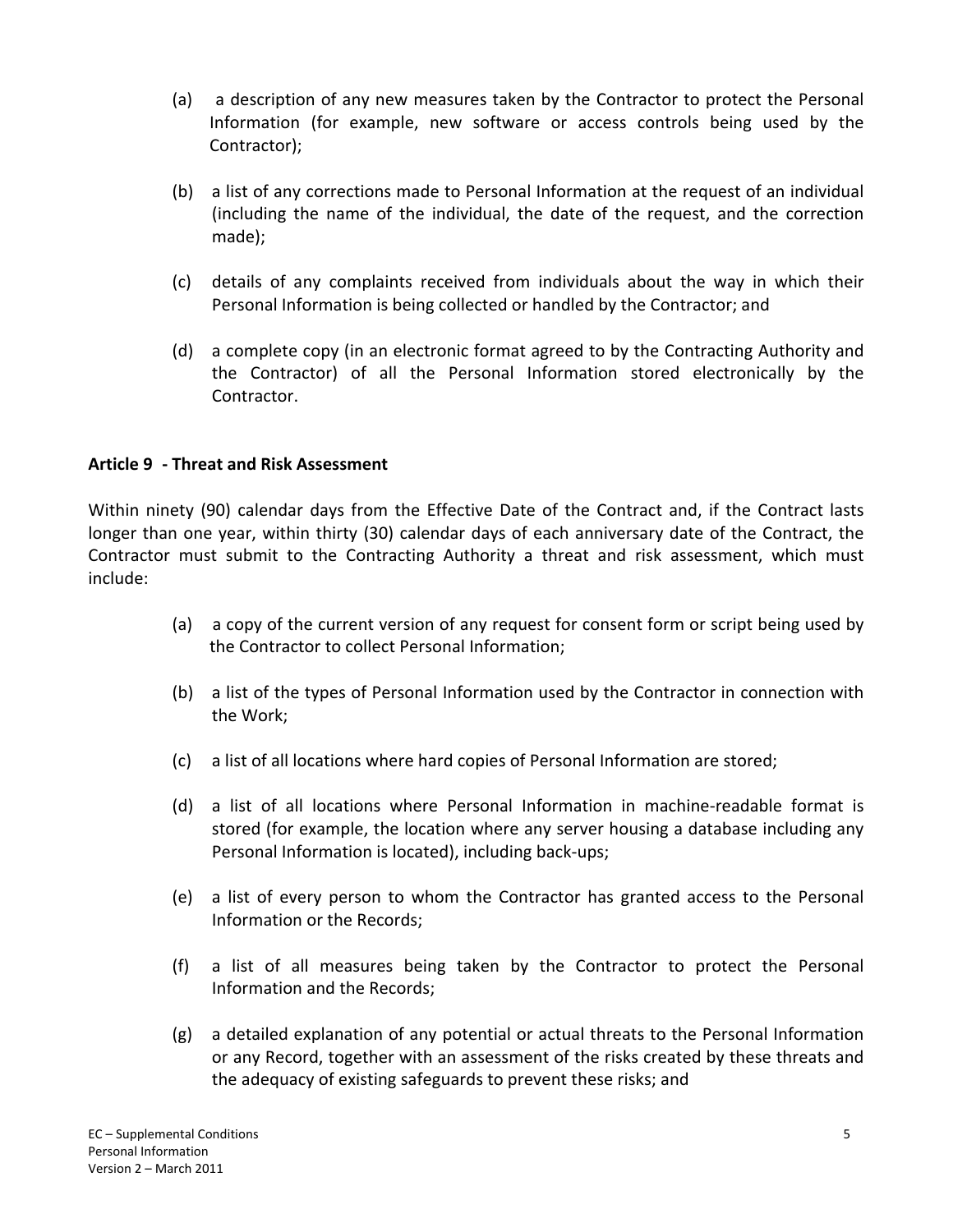(h) an explanation of any new measures the Contractor intends to implement to safeguard the Personal Information and the Records.

# **Article 10 ‐ Audit**

Elections Canada may audit the Contractor's compliance with these supplemental general conditions at any time. If requested by the Contracting Authority, the Contractor must provide Elections Canada (or Elections Canada's authorized representative) with access to its premises and to the Personal Information and Records at all reasonable times. If Elections Canada identifies any deficiencies during an audit, the Contractor must immediately correct the deficiencies at its own expense.

# **Article 11 ‐ Statutory Obligations**

- 11.01.01 The Contractor acknowledges that Elections Canada is required to handle the Personal Information and the Records in accordance with the provisions of federal *Privacy Act*, *Access to Information Act*, R.S. 1985, c. A‐1, and *Library and Archives of Canada Act*, S.C. 2004, c. 11. The Contractor agrees to comply with any requirement established by the Contracting Authority that is reasonably required to ensure that Elections Canada meets its obligations under these acts and any other legislation in effect from time to time.
- 11.01.02 The Contractor acknowledges that its obligations under the Contract are in addition to any obligations it has under the *Personal Information Protection and Electronic Documents Act*, S.C. 2000, c. 5, or similar legislation in effect from time to time in any province or territory of Canada. If the Contractor believes that any obligations in the Contract prevent it from meeting its obligations under any of these laws, the Contractor must immediately notify the Contracting Authority of the specific provision of the Contract and the specific obligation under the law with which the Contractor believes it conflicts.

# **Article 12 ‐ Disposing of Records and Returning Records to Elections Canada**

The Contractor must not dispose of any Record, except as instructed by the Contracting Authority. On request by the Contracting Authority, or once the Work involving the Personal Information is complete, the Contract is complete, or the Contract is terminated, whichever of these comes first, the Contractor must return all Records (including all copies) to the Contracting Authority.

# **Article 13 ‐ Legal Requirement to Disclose Personal Information**

Before disclosing any of the Personal Information pursuant to any applicable legislation, regulation, or an order of any court, tribunal or administrative body with jurisdiction, the Contractor must